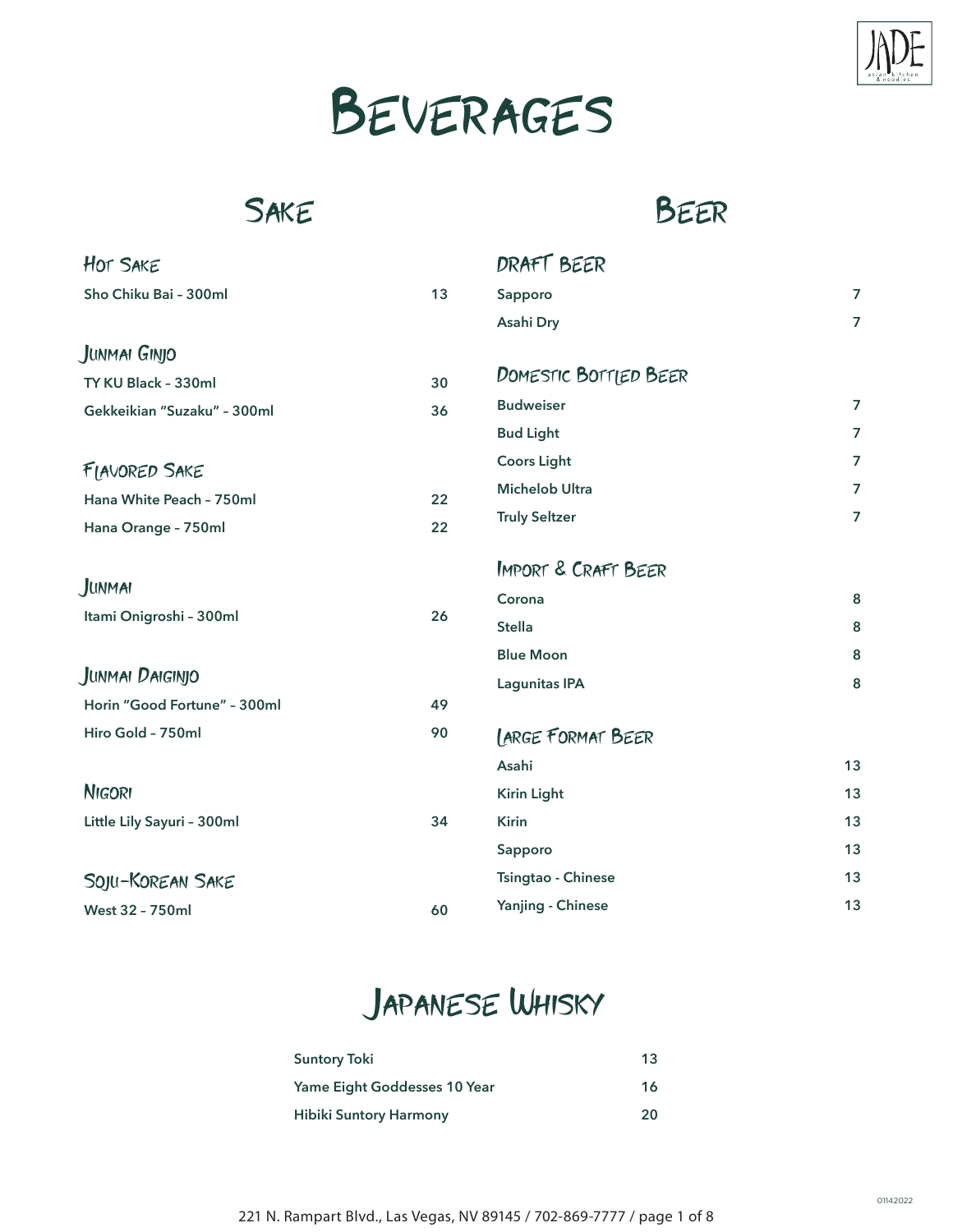### SPECIALTY COCKTAILS



All cocktails are hand-crafted using freshly squeezed lemon or lime juices.

| Asian Pear Martini<br>Absolut Pear Vodka, St~Germain,<br>Lemon Juice                               | 16 | <b>Ginger Mojito</b><br>Bacardi Rum, Ginger Beer, Simple Syrup,<br>Lime Juice, Muddled Mint | 16 |
|----------------------------------------------------------------------------------------------------|----|---------------------------------------------------------------------------------------------|----|
| Toki Mule<br>Toki Japanese Whisky, Ginger Beer, Lime Juice                                         | 16 | Jade Signature Red Sangria<br>House-made Sangria                                            | 16 |
| <b>Haku Mule</b><br>Haku Japanese Vodka, Ginger Beer,                                              | 16 | Jade Signature White Sangria<br>House-made Sangria                                          | 16 |
| Lime Juice.                                                                                        |    | <b>Coconut Paradise</b><br>Malibu Rum, TYKU Coconut Sake, Pineapple Juice                   | 16 |
| Japanese Margarita<br>1800 Silver Tequila, Yuzu Liqueur, Lime Juice,<br>Pineapple Juice, Tajin Rim | 16 | Jade Michelada<br>Jade Signature Michelada Mix, Sapporo Beer,                               | 16 |
| Lychee Martini<br>Kai Lychee, Haku Vodka,<br>Om Coconut & Lychee Liqueur                           | 16 | Tajin Rim<br>Jade Old Fashioned<br>Barrel Aged Toki Whisky, Angostura Bitters               | 25 |

### MOCKTAILS

| <b>Blue Hawaiian</b>                                  | Lychee Peachee Soda                    | 10 |
|-------------------------------------------------------|----------------------------------------|----|
| Pineapple, Coconut Puree, NA Blue Curacao, Lime Juice | Peach Puree, Lychee Syrup, Sierra Mist |    |

#### Wines

| PIUM WINE                                                                              | <b>Glass   Bottle</b> |       | <b>RED WINE</b>                                           |           |
|----------------------------------------------------------------------------------------|-----------------------|-------|-----------------------------------------------------------|-----------|
| <b>Kinsen Plum Wine</b>                                                                | $11 - 38$             |       | Canyon Road, CA (Pinot Noir)                              | $9 - 32$  |
| WHITE WINE                                                                             |                       |       | Meiomi, CA (Pinot Noir)                                   | $14 - 56$ |
|                                                                                        | $8 - 34$              |       | Gloria Ferrer, Caneros, CA (Pinot Noir)                   | 71        |
| Twisted, CA (Moscato)                                                                  |                       |       | DuMol, CA (Pinot Noir)                                    | 130       |
| <b>Beringer, CA</b> (White Zinfandel)                                                  | 9                     | $-38$ | Canyon Road, CA (Merlot)                                  | $9 - 32$  |
| Canyon Road, CA (Pinot Grigio)                                                         | $9 - 32$              |       | Rodney Strong, CA (Merlot)                                | $12 - 43$ |
| <b>Starling Castle, DE</b> (Gewürztraminer)                                            |                       | 39    | <b>BV Century Cellars, CA (Merlot)</b>                    | 112       |
| Chateau St. Michelle, WA (Riesling)                                                    |                       | 38    | Canyon Road, CA (Cabernet Sauvignon)                      | $9 - 32$  |
| Charles Smith, Kung Fu Girl, WA (Riesling)                                             | $11 - 39$             |       | Louis Martini, CA (Cabernet Sauvignon)                    | $14 - 56$ |
| Snoqualmie, Organic, WA (Riesling)                                                     |                       | 43    | <b>Justin, CA</b> (Cabernet Sauvignon)                    | $14 - 74$ |
| Heinz Eifel Kabinett, DE (Riesling)                                                    |                       | 46    | Jordan, CA (Cabernet Sauvignon)                           | 121       |
| Kim Crawford, NZ (Sauvignon Blanc)<br>Villa Maria, Cellar Select, NZ (Sauvignon Blanc) | $13 - 51$             | 52    | CHAMPAGNE & BUBBIES                                       |           |
| Flora Springs, CA (Sauvignon Blanc)                                                    |                       | 79    | <b>J Roget, CA</b> (Sparkling Wine)                       | $7 - 25$  |
| Canyon Road, CA (Chardonnay)                                                           | $9 - 32$              |       | LaMarca, IT (Prosecco)                                    | 39        |
| Kendall Jackson, Vintage Reserve, CA                                                   |                       | 40    | Mumm Brut, Prestige, CA (Sparkling Champagne)             | 72        |
| (Chardonnay)<br>Jordan, CA (Chardonnay)                                                |                       | 69    | Schramsburg, Brut, Mirabelle, CA<br>(Sparkling Champagne) | 75        |

221 N. Rampart Blvd., Las Vegas, NV 89145 / 702-869-7777 / page 2 of 8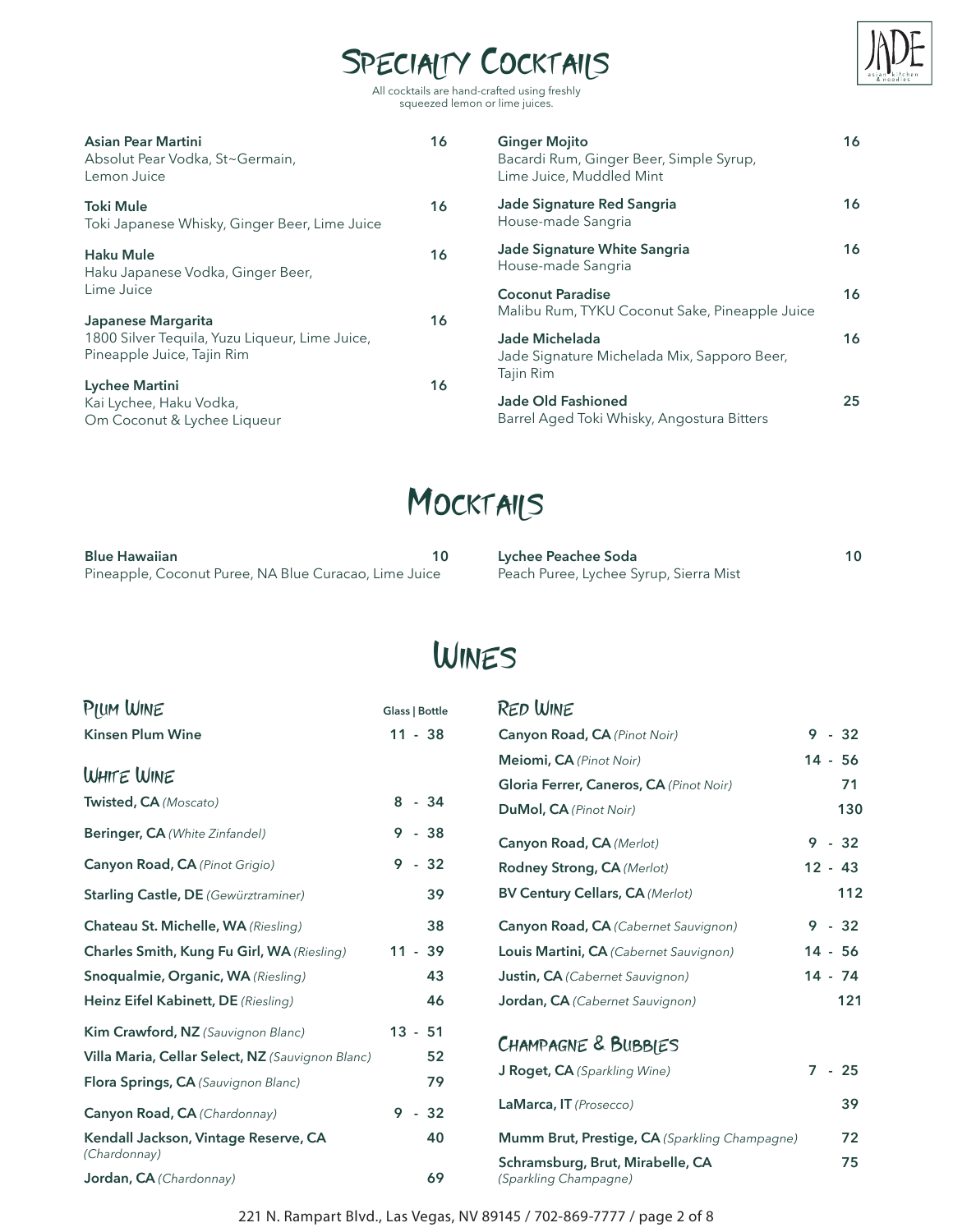

## Starters

#### Appetizers

| STEAMED EDAMAME (V)<br>Steamed Soybeans, Sea Salt                                 | 6  | <b>SPRING ROILS</b><br>Thai Chili Sauce                                                    | 13 |
|-----------------------------------------------------------------------------------|----|--------------------------------------------------------------------------------------------|----|
| <b>ROCK SHRIMP CRUNCH</b><br>Crispy Deep Fried Shrimp, Spicy Thai Aioli Sauce     | 12 | <b>FRIED GREEN BEANS</b><br>Tempura Salt, Pepper, Onions, Scallions, Shallots              | 13 |
| <b>BAKED MUSSEIS</b><br>Spicy Aioli Sauce                                         | 12 | CHICKEN LETTUCE WRAP<br>Lettuce, Chicken, Mushroom, Water Chestnut,<br><b>Yellow Onion</b> | 14 |
| <b>CRAB WONTON</b><br>Sweet & Spicy Plum Sauce                                    | 12 | CHAR SIU BBQ PORK RIB<br>Pork Spare Rib, Char Siu Sauce                                    | 16 |
| POT STICKERS (6)<br>Pork and Vegetable Dumpling,<br>Garlic Cilantro Dipping Sauce | 12 | CRABCIAWS(3)<br>Creamy Chili Sauce                                                         | 26 |

#### **SOUPS**

| MISO SOUP<br>Miso Broth, Silken Tofu, Green Onions, Seaweed |  |
|-------------------------------------------------------------|--|
| "EGG DROP SOUP<br>Velvety Egg Broth, Green Onions           |  |
| HOT & SOUR SOUP                                             |  |

Tofu, Wood Ear Mushroom, Bamboo

\*Thoroughly cooking foods of animal origin such as beef, eggs, fish, lamb, milk, poultry or shellfish reduces the risk of food borne illness. Individuals with certain held conditions may be at higher risk if these foods are consumed raw or undercooked. Please inform your server if you have any food allergies.

#### **VE** Vegan **V** Vegetarian **GF** Gluten Free

221 N. Rampart Blvd., Las Vegas, NV 89145 / 702-869-7777 / page 3 of 8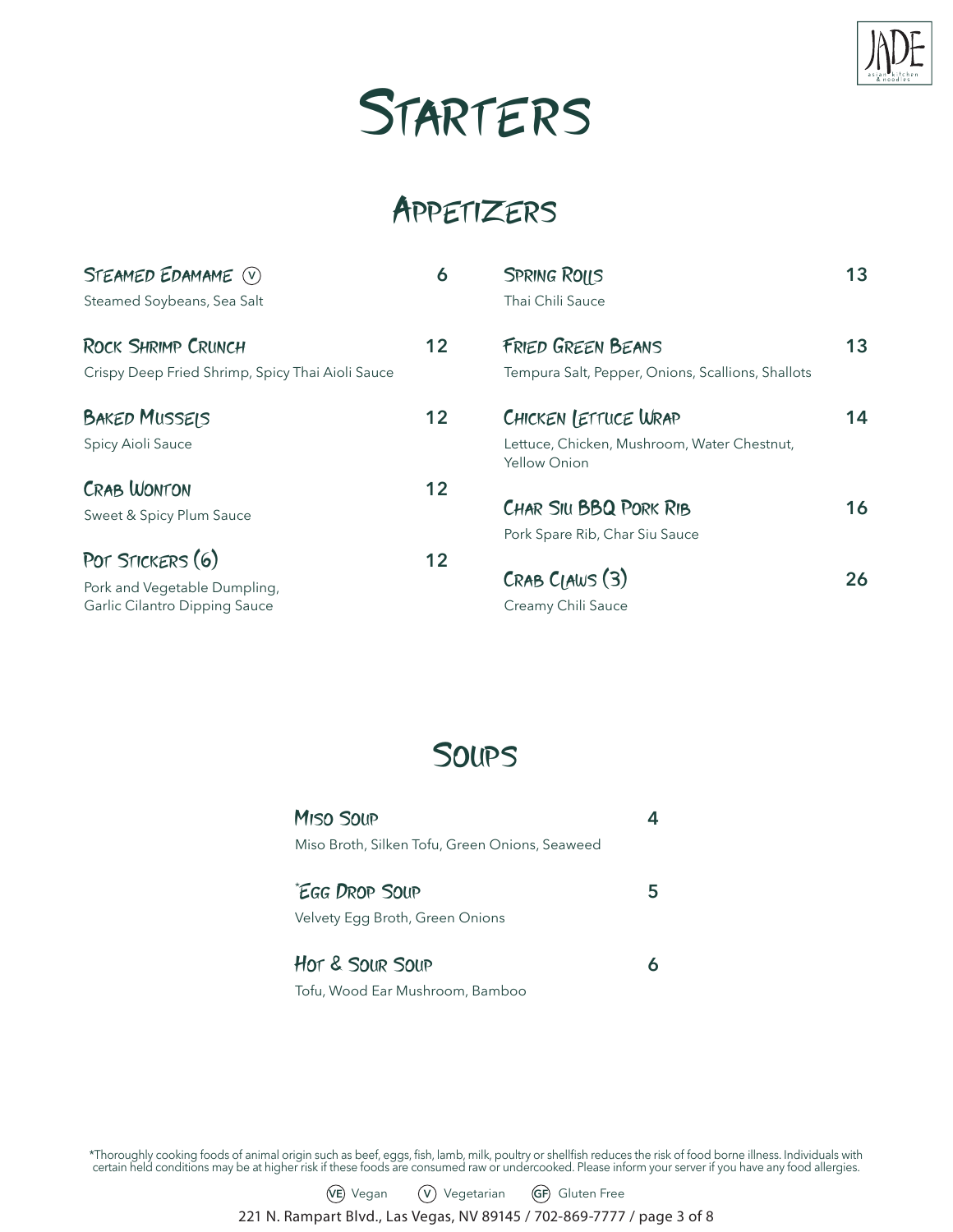

# CHINESE

# Wok

| <b>GENERAL TSO'S CHICKEN</b><br>Wok-fried Chicken, Vegetables, General Tso's Sauce             | 15 | <b>SESAME CHICKEN WITH TANGY SAUCE</b><br>Crispy Chicken, Bell Pepper, Yellow Onion, Asparagus   | 17 |
|------------------------------------------------------------------------------------------------|----|--------------------------------------------------------------------------------------------------|----|
| <b>KUNG PAO CHICKEN</b><br>Spicy Sichuaun Chili Sauce, Peanuts, Green Onions,                  | 15 | FRIED SQUID WITH SAIT & PEPPER<br>Bell Pepper, Yellow Onion, Green Onion, Jalapeño               | 20 |
| Red Chili Peppers                                                                              |    | <b>BEIJING BEEF</b>                                                                              | 27 |
| <b>ORANGE CHICKEN</b><br>Wok-fried Chicken, Broccoli, Citrus Orange Sauce                      | 15 | Crispy Beef Tenderloin, Yellow Onion, Carrot,<br>Asparagus                                       |    |
| <b>CASHEW CHICKEN</b><br>Wok-fried Chicken, Cashews, Vegetables,<br><b>Garlic Ginger Sauce</b> | 16 | "BEEF WITH BROCCOIL<br>Beef Tenderloin, Ginger & Garlic Sauce,<br>Steamed Broccoli               | 29 |
| <b>MOO SHU PORK</b><br>Pork, Cabbage, Carrot, Mustard Greens,<br>Yellow Onion, Scallions       | 16 | <b>MONGOLIAN BEEF</b><br>Beef Tenderloin, Sweet Soy, Garlic, Peppers,<br>Onions and Green Onions | 29 |
| <b>SWEET &amp; SOUR CHICKEN</b><br>Crispy Chicken, Bell Pepper, Pineapple, Yellow Onion        | 17 | WAINUT PRAWNS<br>Wok-fried Prawns, Creamy Dressing,<br>Candied Walnuts, Honeydew, Cantaloupe     | 29 |

#### House Specialties

| SAIT & PEPPER SHRIMP<br>Fried Shrimp, Salt & Pepper Seasoning                                     | 28 |
|---------------------------------------------------------------------------------------------------|----|
| SEAFOOD & TOFU HOT POT<br>Seafood Medley and Crispy Tofu, Asian Vegetables,<br>Savory Brown Sauce | 32 |
| <b>BIACK PEPPER BEEF FIIET MIGNON</b><br>16 oz. Filet Mignon, Bell Pepper, Onion                  | 49 |
| WHOIE (OBSTER<br>Ginger, Scallions, Crystal Noodles, XO Sauce,<br>Yi Mein Noodles                 | ΜP |

| 28 | WHOIE FISH<br>Sweet & Sour, Steamed Soy Ginger, Scallions,<br>Salt, Pepper                                            | МP |
|----|-----------------------------------------------------------------------------------------------------------------------|----|
| 32 | RED BRAISED OYSTER CIAY POT<br>Crispy Oyster, Lettuce, Scallions, Garlic, Ginger,<br>Yellow Onion, Savory Brown Sauce | MР |
| 49 | <b>KING CRAB LEGS</b><br>Ginger Scallion, Crystal Noodles, Garlic Butter                                              | MР |
|    |                                                                                                                       |    |

\*Thoroughly cooking foods of animal origin such as beef, eggs, fish, lamb, milk, poultry or shellfish reduces the risk of food borne illness. Individuals with certain held conditions may be at higher risk if these foods are consumed raw or undercooked. Please inform your server if you have any food allergies.

**VE** Vegan **V** Vegetarian **GF** Gluten Free

221 N. Rampart Blvd., Las Vegas, NV 89145 / 702-869-7777 / page 4 of 8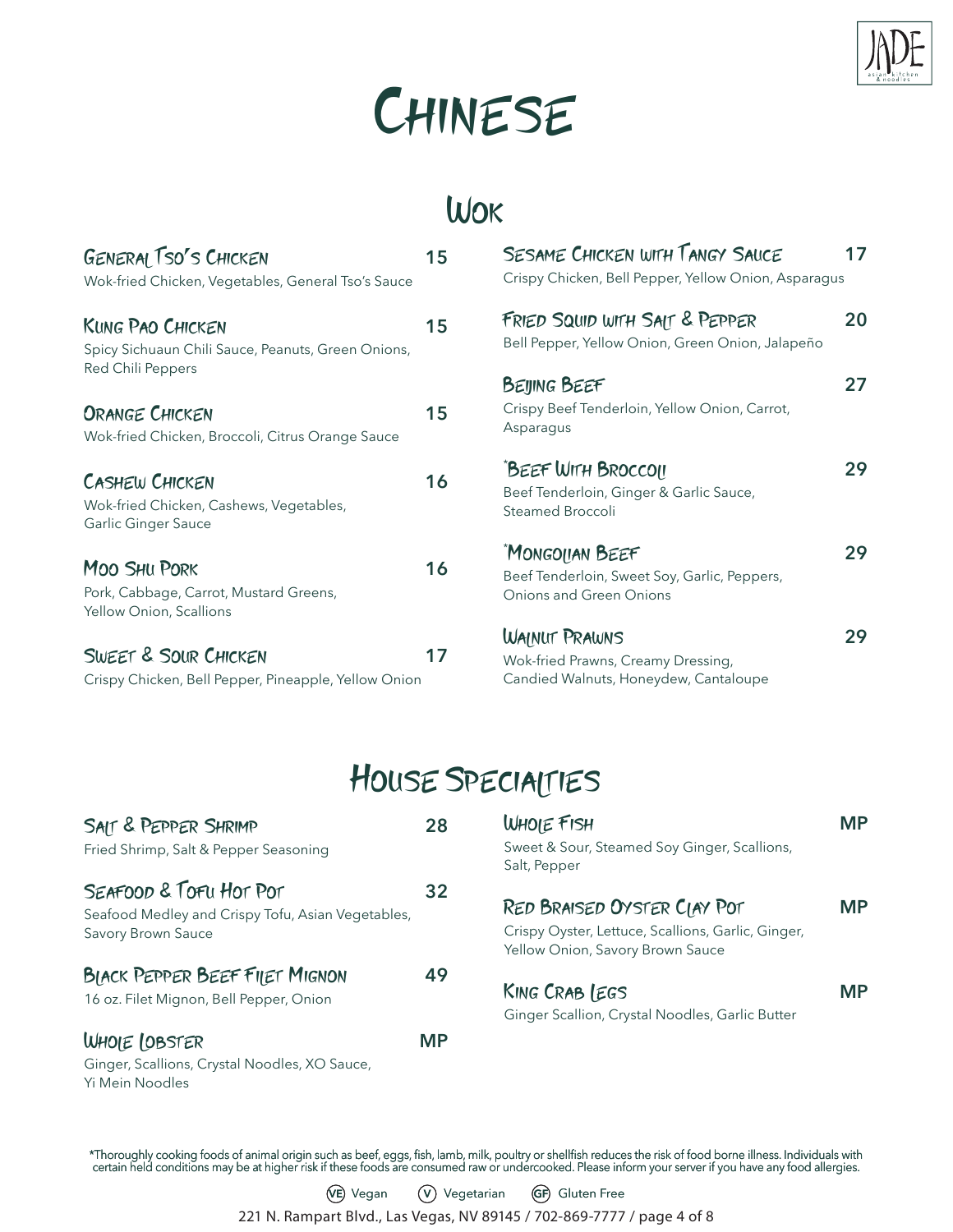

# **CHINESE**

### Traditional Chinese BBQ

| <b>CHAR SILL PORK</b>               | 16 |
|-------------------------------------|----|
| Daikon & Carrot Pickled             |    |
| CHAR SILI RIBS                      | 25 |
| Daikon & Carrot Pickled             |    |
| ROAST DUCK (WHOIE)                  | 98 |
| Daikon & Carrot Pickled, Folded Bun |    |

# Japanese

### SIGNATURE ROLLS

| <i><b>TIGER ROIL</b></i>                                                        | 15 | "TWEETY BIRD                                                                                            | 18 |
|---------------------------------------------------------------------------------|----|---------------------------------------------------------------------------------------------------------|----|
| Shrimp Tempura, Cucumber, Spicy Tuna,<br>Avocado, Eel Sauce                     |    | Crab, Avocado, Salmon, Tobiko, Amarillo Salsa                                                           |    |
| IAS VEGAS ROLL<br>Tuna, Salmon, Yellow Tail, Avocado,<br>Eel Sauce, Spicy Aioli | 16 | *JADE<br>Lobster Tempura, Seared Salmon, Snowcrab,<br>Avocado, Truffle Crush, Honey Cilantro            | 28 |
| "SPECIAL CRUNCH<br>Seared Salmon, Crunch, Crab Stick, Eel Sauce                 | 17 | <i><b>TI's In ROIL</b></i><br>Tuna, Cucumber, Fresh Salmon, Spicy Aioli,<br>Pair of Light Up Chopsticks | 30 |
| <b>SPIDER ROIL</b>                                                              | 18 |                                                                                                         |    |
| Softshell Crab, Avocado, Cucumber                                               |    |                                                                                                         |    |

\*Thoroughly cooking foods of animal origin such as beef, eggs, fish, lamb, milk, poultry or shellfish reduces the risk of food borne illness. Individuals with certain held conditions may be at higher risk if these foods are consumed raw or undercooked. Please inform your server if you have any food allergies.

**VE** Vegan **V** Vegetarian **GF** Gluten Free

221 N. Rampart Blvd., Las Vegas, NV 89145 / 702-869-7777 / page 5 of 8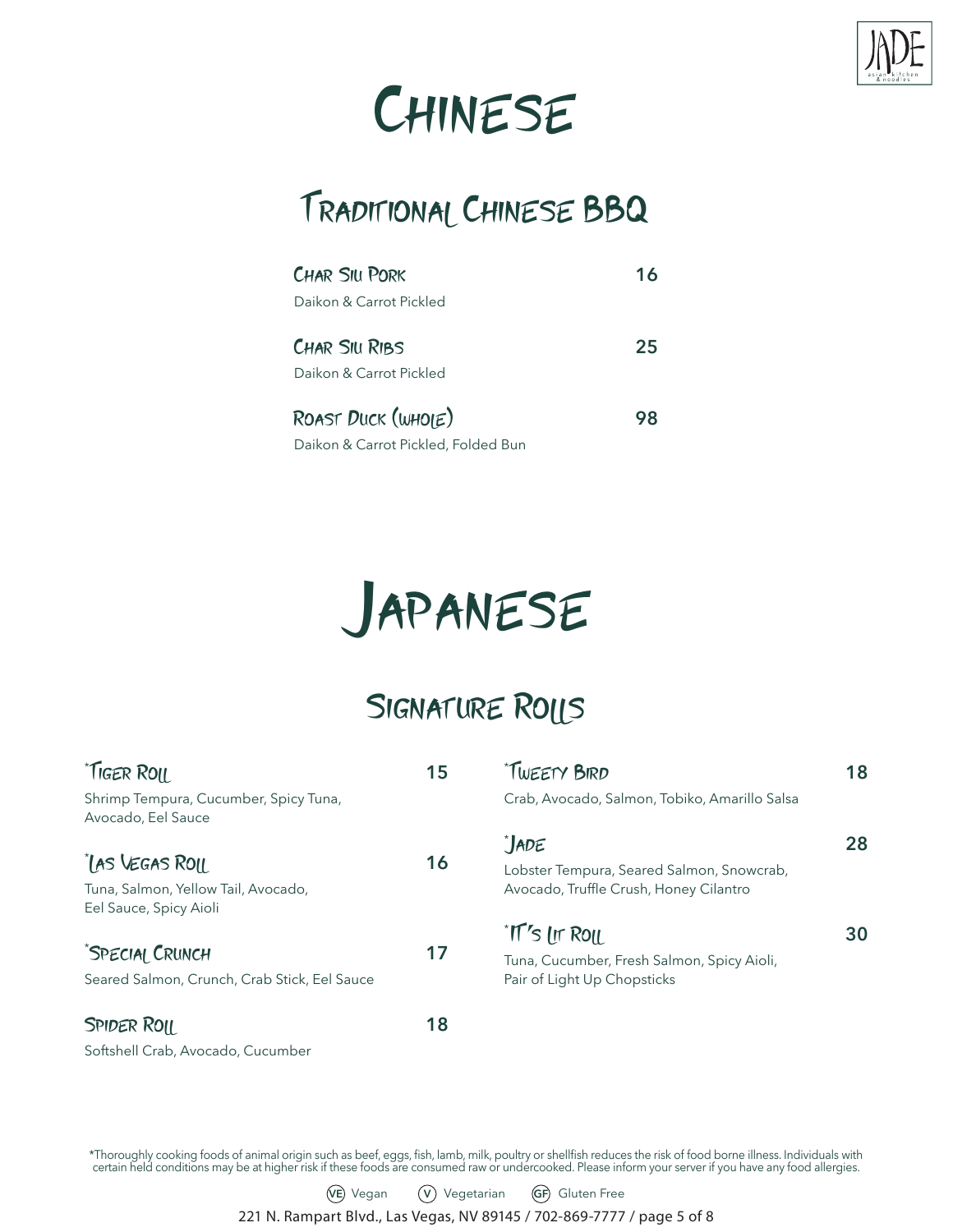



#### Chef`s Omakase

### Classic Rolls

| "CHEF'S OMAKASE NIGIRI GF                                   | 32 | "VEGETABIE ROLL WGF    | 7  |
|-------------------------------------------------------------|----|------------------------|----|
| 7-piece Chef's Choice of Fresh Fish of the Day              |    | "CALIFORNIA ROLL       | 8  |
| "CHEF'S OMAKASE SASHIMI GF                                  | 52 | PHILADELPHIA ROLL      | 8  |
| 15-piece Chef's Selection of Daily Fresh Fish               |    | <b>SAIMON ROIL</b>     | 9  |
| "CHEF'S OMAKASE SASHIMI & NIGIRI (GF)                       | 78 | "SHRIMP TEMPURA ROIL   | 9  |
| 21-piece Chef's Super Premium Selection<br>CHEF SPECIAITIES |    | CALIFORNIA CRUNCH ROLL | 10 |
|                                                             |    | "YELLOWTAIL ROLL GF    | 10 |
|                                                             |    | "TUNA ROIL GF)         | 10 |
|                                                             |    | "SPICY TUNA ROIL       | 10 |
| JAIAPEÑO YELLOWTAIL SASHIMI                                 | 21 | EEL ROIL               | 11 |
| Ponzu Sauce                                                 |    | RAINBOW ROIL           | 14 |
| "TUNA KATSU                                                 | 25 | "CATERPILLAR ROLL      | 17 |
| Garlic Ponzu Sauce                                          |    | "Dragon Roll           | 18 |

#### **SUSHI**

|                             | Nigiri: Two pieces per order | Sashimi: Five pieces per order |                                               |
|-----------------------------|------------------------------|--------------------------------|-----------------------------------------------|
| <b>IZUMIDAI</b> (Whitefish) | Nigiri 6   Sashimi 18        | <b>SAIMON ROE</b> (Ikura)      | Nigiri 9   Sashimi 29                         |
| TAMAGO (Egg Omelet)         | Nigiri 7   Sashimi 18        | <b>OCTOPUS (Tako)</b>          | Nigiri 10   Sashimi 19                        |
| "SAIMON (Sake)              | Nigiri 8   Sashimi 20        | TUNA (Maguro)                  | Nigiri 11   Sashimi 24                        |
| <b>SHRIMP</b> (Ebi)         | Nigiri 8   Sashimi 24        |                                | "SWEET SHRIMP (Amaebi) Nigiri MP   Sashimi MP |
| YEIIOWTAIL (Hamachi)        | Nigiri 9   Sashimi 21        | UNI (Sea Urchin)               | Nigiri MP   Sashimi MP                        |

\*Thoroughly cooking foods of animal origin such as beef, eggs, fish, lamb, milk, poultry or shellfish reduces the risk of food borne illness. Individuals with certain held conditions may be at higher risk if these foods are consumed raw or undercooked. Please inform your server if you have any food allergies.

#### **VE** Vegan **V** Vegetarian **GF** Gluten Free

221 N. Rampart Blvd., Las Vegas, NV 89145 / 702-869-7777 / page 6 of 8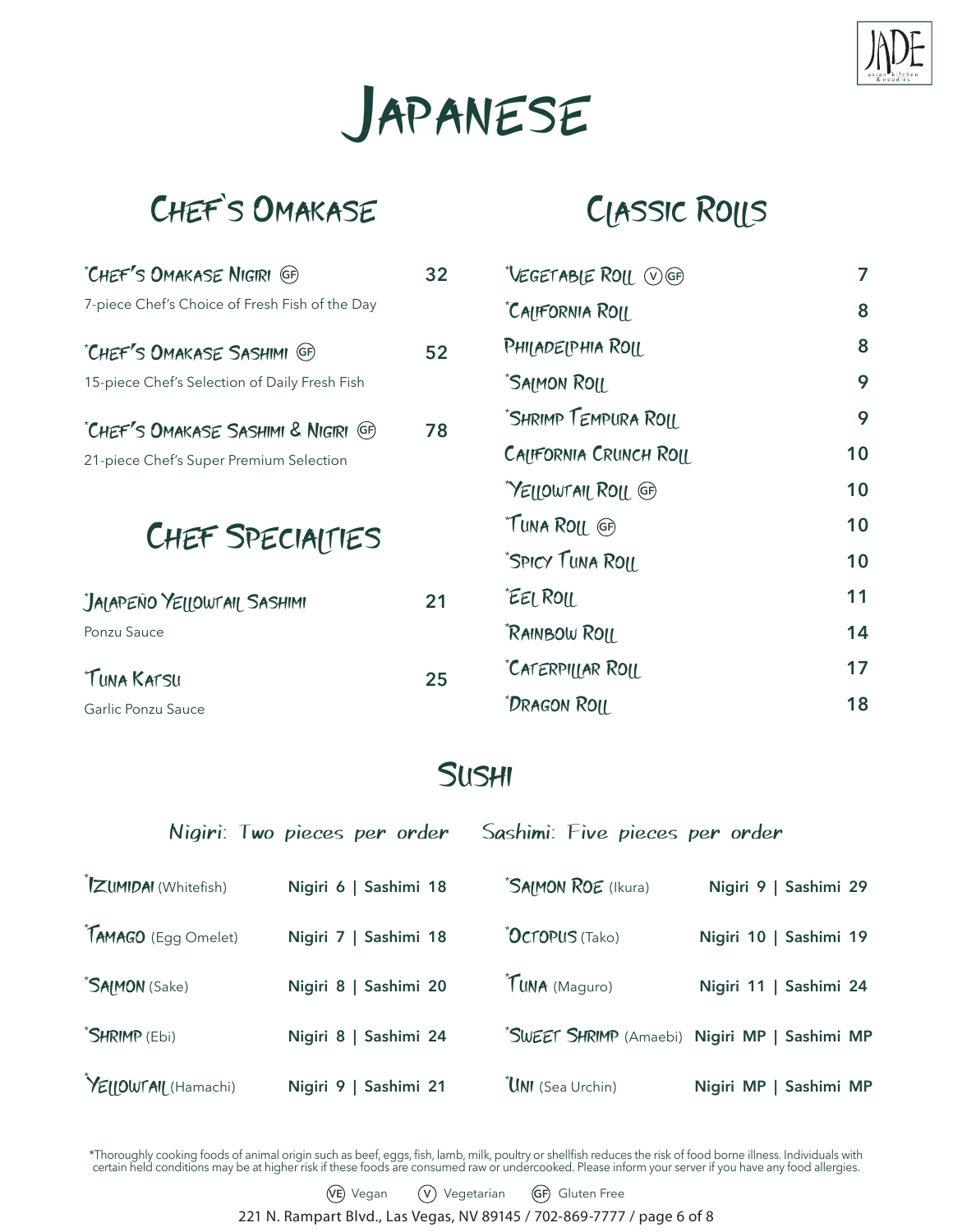

# Noodles & Rice

### Noodles

| CHICKEN LO MEIN                                                                  | 16 | "BEEF CHOW FUN NOODIES                                                                           | 22. |
|----------------------------------------------------------------------------------|----|--------------------------------------------------------------------------------------------------|-----|
| Wok Stir-fried Chicken, Lo Mein Noodles,<br>Vegetables, Savory Dark Soy Sauce    |    | Wok Stir-fried Beef Tenderloin, Rice Noodles,<br>Vegetables, Savory Dark Soy Sauce               |     |
| SEAFOOD CHOW FUN WITH GRAVY                                                      | 22 | BEEF CHOW FUN WITH BROWN GRAVY                                                                   | 22. |
| Shrimp, Scallop, Squid, Bok Choy, Mushrooms,<br>Yellow Onion, Carrots, Scallions |    | Bok Choy, Mushrooms, Yellow Onion,<br>Carrot, Scallions                                          |     |
| SHRIMP CHOW FUN WITH BIACK BEANS<br>& GARIIC SAUCE                               | 22 | STIR FRIED SEAFOOD UDON WITH XO SAUCE 27<br>Cabbage, Mushrooms, Yellow Onion, Carrots, Scallions |     |
| Shrimp, Bell Pepper, Yellow Onion, Scallions                                     |    |                                                                                                  |     |
| SINGAPORE NOODIES                                                                | 22 | SEAFOOD PAN-FRIED NOODIES                                                                        | 29  |
| Wok Stir-fried Shrimp, Pork, Chicken,                                            |    | <b>IN XO SAUCE</b>                                                                               |     |
| Rice Thin Noodles, Curry Seasoning                                               |    | Crispy Noodles with Mixed Seafood                                                                |     |



| <b>COMBINATION FRIED RICE</b>                                                             | 14 |
|-------------------------------------------------------------------------------------------|----|
| Wok Stir-fried Rice, Shrimp, Pork, Chicken,<br>Savory Dark Soy Sauce<br>May be ordered GF |    |
| BEEF TRUFFIE FRIED RICE                                                                   | 22 |
| Beef Tenderloin, Truffles, Scallions                                                      |    |

\*Thoroughly cooking foods of animal origin such as beef, eggs, fish, lamb, milk, poultry or shellfish reduces the risk of food borne illness. Individuals with certain held conditions may be at higher risk if these foods are consumed raw or undercooked. Please inform your server if you have any food allergies.

**VE** Vegan **V** Vegetarian **GF** Gluten Free

221 N. Rampart Blvd., Las Vegas, NV 89145 / 702-869-7777 / page 7 of 8